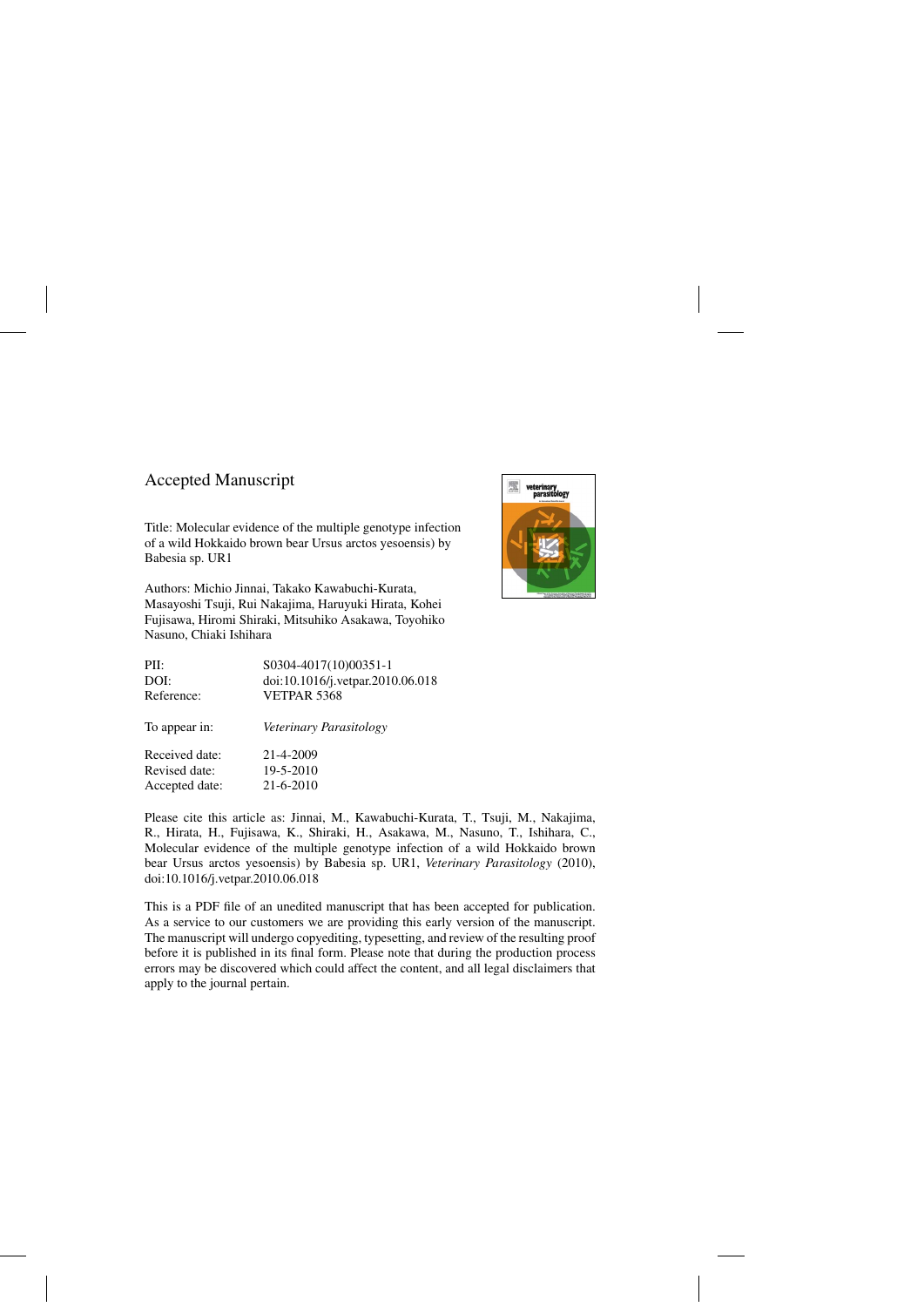| 1              | Molecular evidence of the multiple genotype infection of a wild Hokkaido brown bear $\Box$ <i>Ursus</i>                                                   |
|----------------|-----------------------------------------------------------------------------------------------------------------------------------------------------------|
| $\overline{2}$ | arctos yesoensis) by Babesia sp. UR1                                                                                                                      |
| 3              |                                                                                                                                                           |
| 4              |                                                                                                                                                           |
| 5              |                                                                                                                                                           |
| 6              |                                                                                                                                                           |
| $\overline{7}$ | Michio Jinnai <sup>a</sup> , Takako Kawabuchi-Kurata <sup>b</sup> , Masayoshi Tsuji†, Rui Nakajima <sup>a</sup> , Haruyuki Hirata <sup>a</sup> ,          |
| 8              | Kohei Fujisawa <sup>a</sup> , Hiromi Shiraki <sup>a</sup> , Mitsuhiko Asakawa <sup>a</sup> Toyohiko Nasuno <sup>c</sup> and Chiaki Ishihara <sup>a*</sup> |
| 9              | *Corresponding aurhor. Tel and Fax: +81-11 (388) 4774                                                                                                     |
| 10             | E-mail adress: ishihara@rakuno.ac.jp (Chiaki Ishihara)                                                                                                    |
| 11             |                                                                                                                                                           |
| 12             | <sup>a</sup> School of Veterinary Medicine, Rakuno-Gakuen University, 582-1, Bunkyodai-Midorimachi,                                                       |
| 13             | Ebetsu, Hokkaido, 069-8501, Japan.                                                                                                                        |
| 14             | <sup>b</sup> Osaka Prefectural Institute of Public Health, 1-3-69, Nakamachi, Higashinari-ku, Osaka, 537-0023,                                            |
| 15             | Japan.                                                                                                                                                    |
| 16             | <sup>c</sup> Date Animal Clinic, 29-3, funaoka-cyo, Date, Hokkaido, 052-0014, Japan.                                                                      |
| 17             | †Professor. Tsuji died December 19, 2006.                                                                                                                 |
| 18             |                                                                                                                                                           |
| 19             |                                                                                                                                                           |
| 20             |                                                                                                                                                           |
| 21             | running head: BABESIA IN BROWN BEAR                                                                                                                       |
| 22             |                                                                                                                                                           |
|                |                                                                                                                                                           |
|                |                                                                                                                                                           |
|                |                                                                                                                                                           |
|                |                                                                                                                                                           |
|                |                                                                                                                                                           |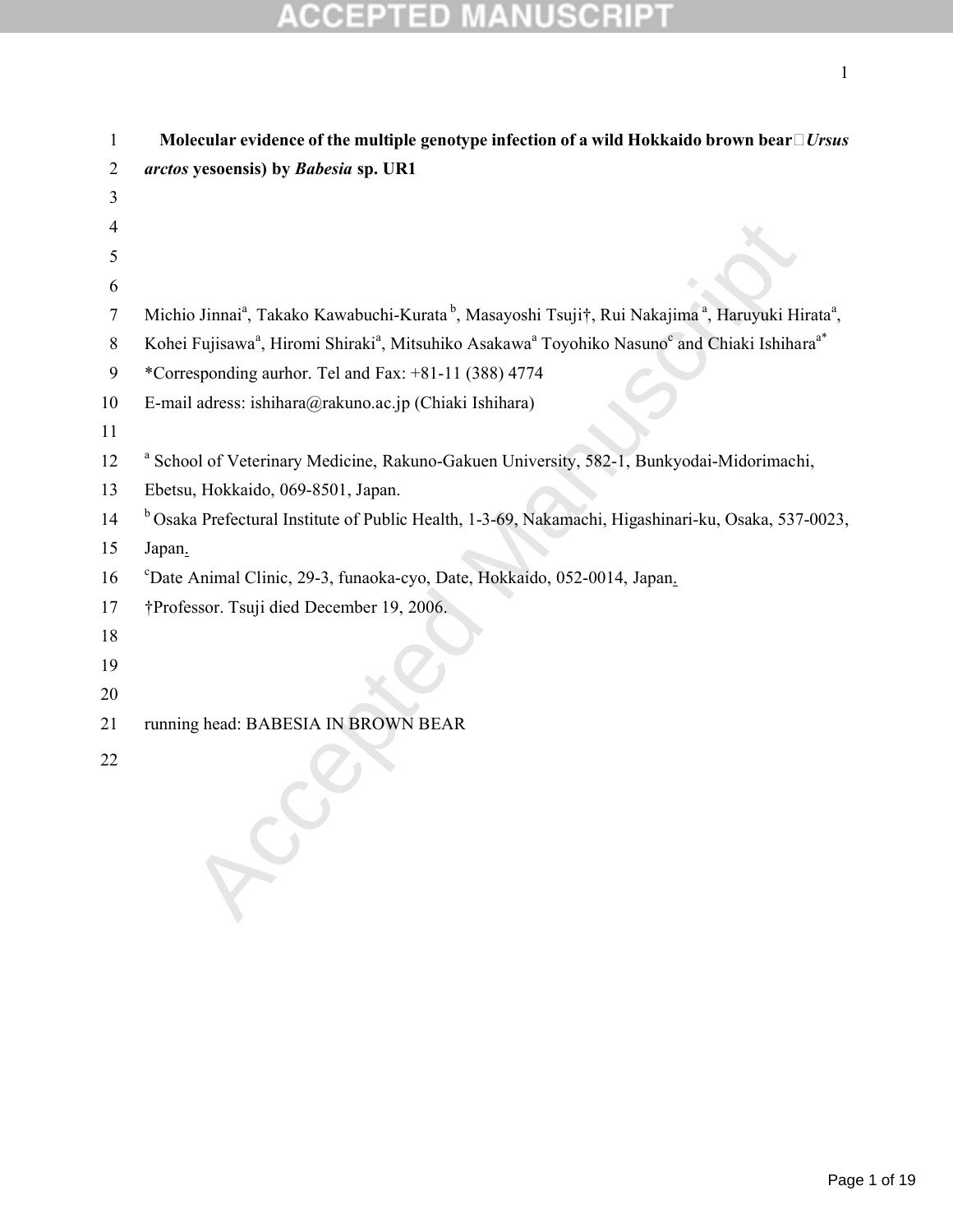#### **ACCEPTED ANUSCRIPT** IN.

### **Abstract**

| 25 | A frozen-stored blood clot of a wild brown bear cub $\Box U$ rsus arctos yesoensis $\Box$ that had been |
|----|---------------------------------------------------------------------------------------------------------|
| 26 | captured in Hokkaido, Japan was examined for piroplasma infection using polymerase chain                |
| 27 | reaction (PCR). Two 18S ribosomal RNA gene (SSU rDNA) sequences were generated . One                    |
| 28 | 1565-bp sequence showed the highest similarity with <i>B. gibsoni</i> (95.9% identity) but,             |
| 29 | phylogenetically, was found to belong to a distinct lineage. The other sequence (1709-bp) could         |
| 30 | not be definitively assigned to a described taxon, sharing only limited homology to the closest         |
| 31 | named species, (90.1% identity with C. felis).<br>In order to enhance information obtained from the     |
| 32 | SSU rDNA sequence, further detection and sequence analysis of the $CCT\eta$ gene sequence was done      |
| 33 | revealing the simultaneous presence of three closely-related genotypes (all in a monophyletic           |
| 34 | lineage) within a single bear host. This finding suggested the possibility that a new Babesia species   |
| 35 | (Babesia sp. UR1) may have been maintained in nature in wild brown bears. While the parasite's          |
| 36 | biology is yet unknown, to our knowledge, this is, excepting the single case documentation in           |
| 37 | 1910 of a hemoparasite in a bear at Russian zoo, the first reported case of piroplasms inhabiting a     |
| 38 | bear species.                                                                                           |
| 39 | Key Words: Babesia sp. UR1, Cytauxzoon sp., wild brown Bear, Ursus arctos yesoensis, multiple           |
| 40 | genotype infection.                                                                                     |
|    |                                                                                                         |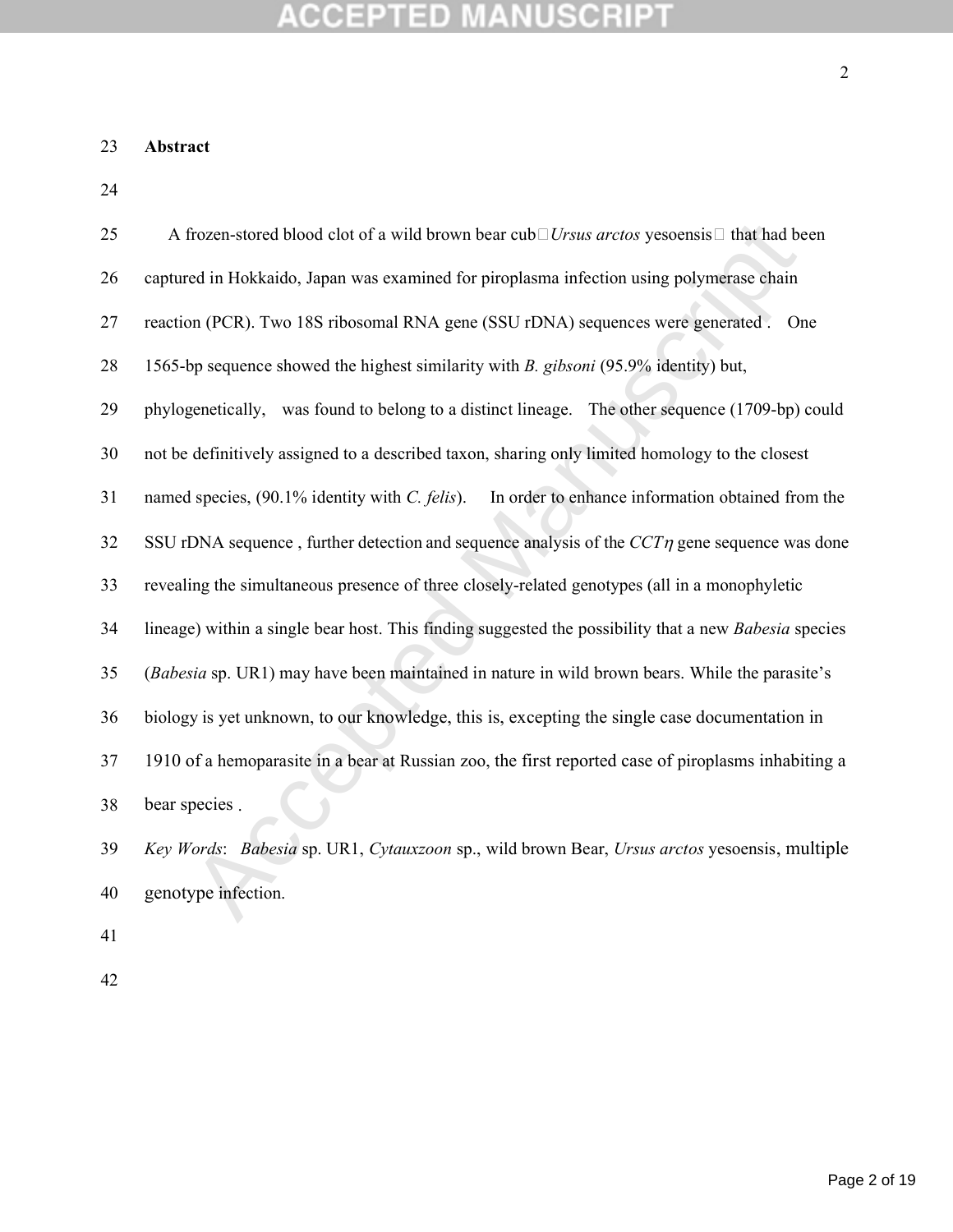## **1. Introduction**

| 44 | For case management and wildlife conservation programs to be effective, accurate identification of         |
|----|------------------------------------------------------------------------------------------------------------|
| 45 | the causative agents for infectious diseases of wild animals, especially bears, in their rapidly           |
| 46 | dwindling wild habitats is essential., In 1910, Yakimof et al. reported an intra-erythrocytic protozoon    |
| 47 | on the blood smear of a brown bear living at a Russian zoo (Stiles and Baker, 1935). This case up to       |
| 48 | the present, is the of only report of piroplasma presence in bears regardless of species despite the lack  |
| 49 | of information regarding the taxonomic position, geographic distribution, tick vector specificities and    |
| 50 | description of clinical disease manifestations The morphological descriptions by light microscopy          |
| 51 | were, by current criterion, inadequate, so that at present, absent the original research materials, futher |
| 52 | description of the organism is not possible                                                                |
| 53 | In the present study, we had the opportunity to investigate piroplasma in a frozen-stored blood clot       |
| 54 | from a dead Hokkaido brown bear cub (Ursus arctos yesoensis). A nested PCR with subsequent                 |
| 55 | nucleotide sequencing allowed us to detect the parasite sequences of 18S ribosomal gene (SSU               |
| 56 | rDNA) and also the $\eta$ subunit of the chaperonin-containing t-complex polypeptide 1 (CCT $\eta$ ) gene, |
| 57 | that has been reported to have greater sensitivity for detecting small phylogenetic differences within     |
| 58 | a single species (Nakajima et al., 2009). We present the first molecular evidence for the multiple         |
| 59 | sequevar (sequence variants or $CCT\eta$ -genotypes) infection in an Hokkaido brown bear with a            |
| 60 | possible new Babesia species (Babesia sp. UR1) as well as the presence of a new bear Cytauxzoon            |
| 61 | sp.                                                                                                        |
|    |                                                                                                            |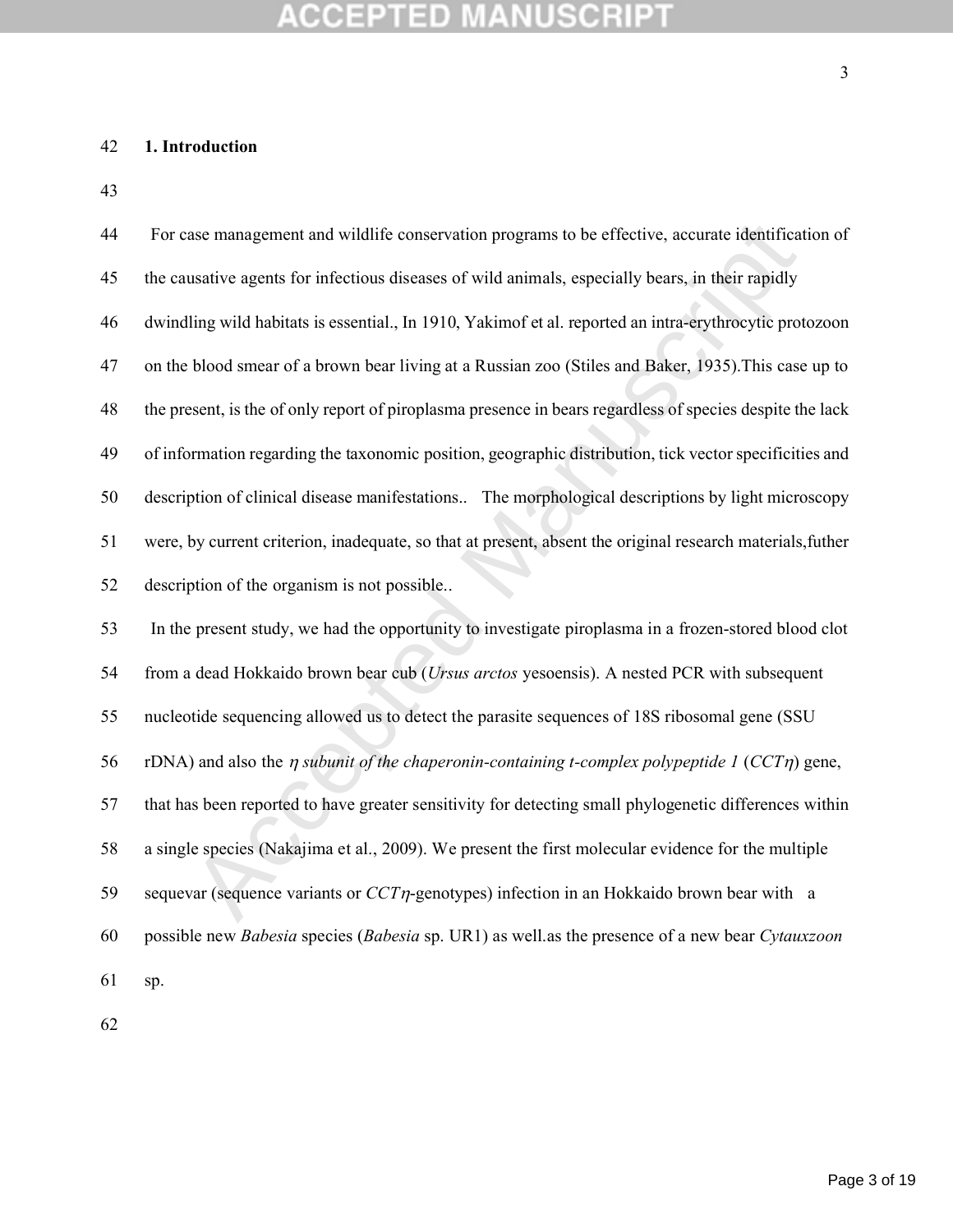#### **2. Materials and Methods**

#### *2.1. Blood sample*

lood sample<br>btained a bear blood specimen preserved for 6 months at -20 °C as a frozen scrapping of<br>ormed in the cardiac vasculature of a dead male cub of Hokkaido brown bear (Ursus are<br>asis). On May 15, 2005. a bear cub 66 We obtained a bear blood specimen preserved for 6 months at -20  $^{\circ}$ C as a frozen scrapping of blood clot formed in the cardiac vasculature of a dead male cub of Hokkaido brown bear (*Ursus arctos* yesoensis). On May 15, 2005. a bear cub of 5.6 kg body weight (about 3 months old) and separated from his mother had been found exhausted in the wild in Honbetsu-town, Hokkaido, Japan and captured under the wildlife management plan by the Hokkaido prefecture The cub had received an intravenous infusion therapy and milk feedings but died at the 6th day of his protective care. According to the veterinarian's record, the cub had been heavily infested with ticks of the genus *Ixodes* and *Haemophysalis* and had received a spot-on type tick removal treatment (Fortreon®, Bayer, Tokyo, Japan). It had also been diagnosed with anemia defined as a 79 mg/ml hemoglobin 75 concentration, a 3.9  $x10^6$  ml total red blood cell counts and a 26.3% hematocrit. However, no blood smear examination was demonstrated in the 6 days of his care nor was there documentation of splenomegaly or icterus at necropsy.

79 2.2. Detection and sequencing of parasite SSU rDNA and CCT<sub>n</sub> gene

Parasite DNA was extracted from the frozen thawed blood specimen with a whole blood DNA extraction kit (DNA Extractor WB Kit; Wako Pure Chemical Industries, Osaka, Japan) in accordance 83 with the instruction manual. Nested PCR was carried out as described previously (Zamoto et al., 84 2004) with minor modifications as reported below. We always practiced 'safe PCR' technique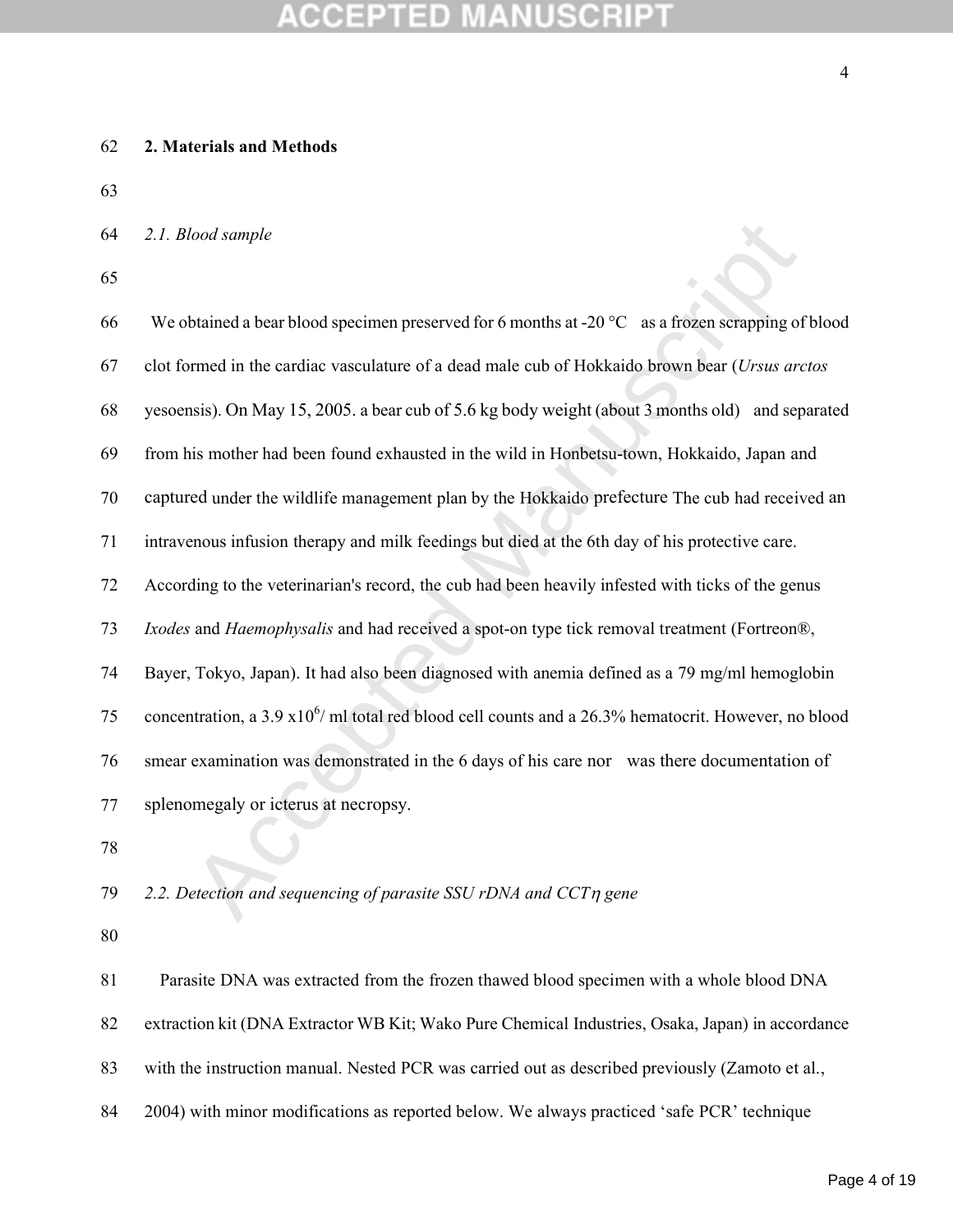| 85  | utilizing barrier pipette tips, a dedicated room for pre- and post-PCR, and negative control (no        |
|-----|---------------------------------------------------------------------------------------------------------|
| 86  | template) samples for each set of reactions. Since recombination artifacts have been noted between      |
| 87  | haplotypes in many of the specimens with mixed infections (Beser et al., 2007), we made a               |
| 88  | modification of accepted PCR practice in order to minimize the error. LA TaqTM DNA polymerase           |
| 89  | (Takara Bio Inc. Shiga, Japan) was used instead of Taq DNA polymerase, and reduced PCR cycles           |
| 90  | (25 cycles for each round of nest PCR). To detect the parasite's SSU rDNA, we used a set of primer      |
| 91  | pairs consisting of Piro0F and Piro6R for the 1st-round, and Piro1F and Piro5.5F for the 2nd-round      |
| 92  | PCR that target broadly to SSU rDNA of all the parasites in the order Piroplasma that includes          |
| 93  | Babesia, Theileria and B. microti-group (Kawabuchi et al., 2005). The use of this primer set makes it   |
| 94  | possible to obtain a nearly full-length SSU rDNA sequence. PCR amplicons were purified from 1%          |
| 95  | agarose gel with MinElute Gel Extraction Kit (QIAGEN K.K., Tokyo, Japan). The resulting products        |
| 96  | were cloned into a plasmid vector (pCR4-TOPO, Invitrogen, Carlsbad, CA, USA) and sequenced              |
| 97  | individually. Sequence determination was done by the fluorescent dideoxy termination using the          |
| 98  | DTCS DNA Sequencing kit with a CEQ8000 automated sequencer (Beckman Coulter, Inc., CA,                  |
| 99  | USA) in accordance with the instruction manual. A minimum of triplicate experiments were                |
| 100 | performed to exclude possible jumping PCR artifacts. Plasmid clones isolated independently from         |
| 101 | each PCR amplification were sequenced individually, compared to confirm results and selected three      |
| 102 | or more sequences were used to construct a consensus SSU rDNA sequence. We also carried out             |
| 103 | another nested PCR to detect $CCT\eta$ gene sequences that was present as a single-copy gene            |
| 104 | (Nishisaka et al., 2001) and allowed us more precise assignment of closely related $CCT\eta$ -genotypes |
| 105 | within a single species (Nakajima et al., 2009). A set of nested primers used was TBcct35F              |
| 106 | (5'-TGAAGGARGGMACNGAYACWTCYCARGG-3') and TBcctR0                                                        |
|     |                                                                                                         |

(5'-GTYTCRTCDATDSWNAGNACHWGGCANGCNGCYTCDGTNGC-3') for the 1st-round

Page 5 of 19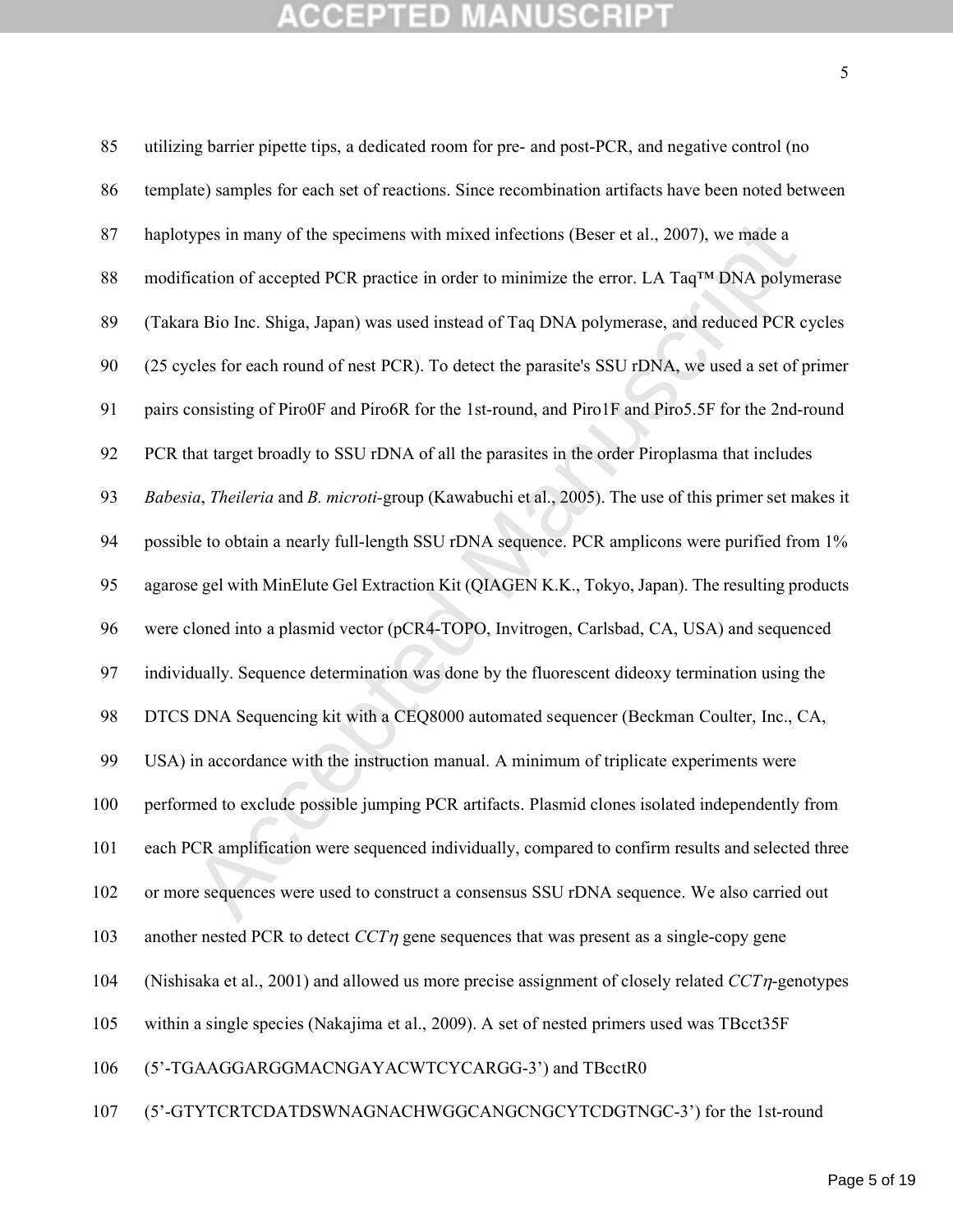#### **NUSCRIPT ACCEPTED** W. Ŧ

|   |        | ۹      |   |
|---|--------|--------|---|
|   | ł<br>٠ | ٧      |   |
| v |        |        |   |
|   |        | I<br>ł | I |
| × |        | ٧      |   |

| 108 | and CCT-262F (5'-CARGATGAYGARGTKGGDGATGGWACBAC-3') and Pircct-665R                                    |
|-----|-------------------------------------------------------------------------------------------------------|
| 109 | (5'-AABGTYTTYTTRAANGCHACDCCYTT-3') for the 2nd-round PCR that enabled us to detect                    |
| 110 | partial $CCT\eta$ sequences of Babesia (Nakajima et al., 2009). Resulting PCR amplicons of about 350  |
| 111 | bp were purified and were cloned into a plasmid vector. In total, ten plasmed clones were picked      |
| 112 | randomly and sequenced subsequently. We included only sequences present in two or more plasmid        |
| 113 | clones with identical sequence. While sequences detectable as single plasmid clones were omitted as   |
| 114 | being potentially either polymerase errors, or indistinguishable from polymerase errors,              |
| 115 | they, nonetheless actually existed as rare genotypes within a mixed infection (Speksnijder et al.,    |
| 116 | 2001).                                                                                                |
| 117 |                                                                                                       |
| 118 | 2.3. Phylogenetic analysis                                                                            |
| 119 |                                                                                                       |
| 120 | The sequences were aligned with the program Clustal W Alignment as described previously               |
| 121 | (Kawabuchi et al., 2005). Phylogenetic analyses of the SSU rDNA and $CCT\eta$ gene sequences were     |
| 122 | performed using the neighbor-joining method with the program Phylogenetic Analysis in the Mac         |
| 123 | Vector software package, version 8.0 (Genetic Computer Group Inc., Madison, Wis, USA). Support        |
| 124 | for tree nodes was calculated with 1,000 bootstrap replicates by use of the bootstrap tree algorithm. |
| 125 |                                                                                                       |
| 126 | 2.4. Nucleotide sequence accession number                                                             |
| 127 | The GenBank accession numbers of the reference strains used for SSU rDNA sequence                     |
|     |                                                                                                       |
| 128 | analyses were, respectively, as follows; Cryptosporidium muris, AY642591; Babesia rodhaini,           |

*sergenti* Ikeda, AB000271; *T. equi*, EU642511; *Cytauxzoon manul*, AY485690; *C. felis*, AY531524;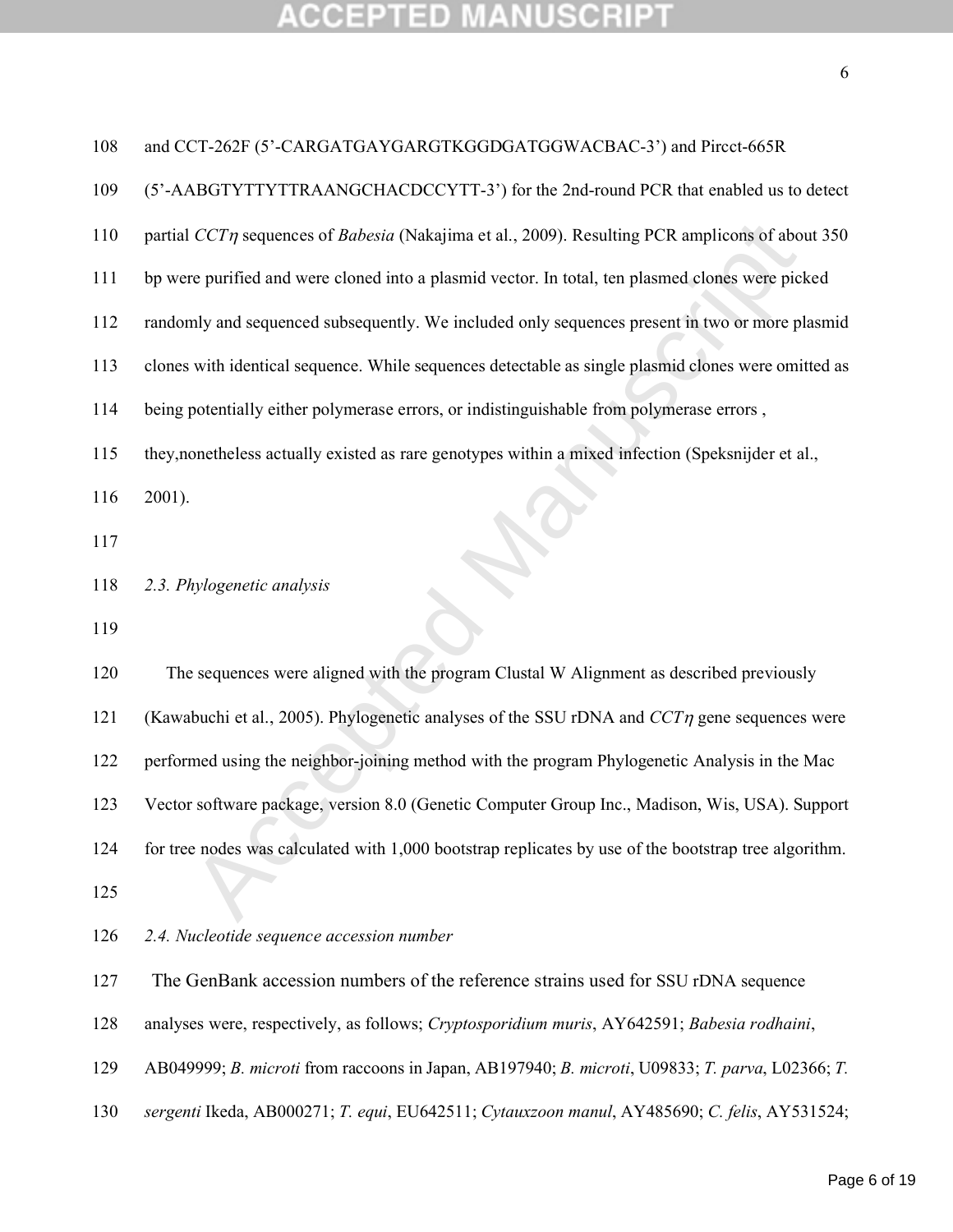## CCEPTED

- *B. caballi*, Z15104;*B. bovis*, ATTXT01000001; *B. major*, AY603399; *B. ovata*, AY603401; *B.*
- *bigemina*, X59604; *B. canis rossi*, DQ111760; *B. canis canis*, AY072926; *B. canis vogeli*, AY07295;
- *B. gibsoni* 'Oklahoma dog', AF205636; *B. gibsoni* Asia1, AF175300; *B.gibsoni* 'Okinawa dog',
- AF271082; *Babesia* sp. AJB2006, DQ028958; *Babesia* sp. Akita 610, AY190123; *B. divergens*,
- 135 U07885; *B. odocoilei*, U16369. The *CCT* $\eta$  sequences used to analysis and their GenBank accession
- numbers were respectively as follows; *B. bovis*, AB367921; *B. canis vogeli*, AB367922; *B. caballi*,
- AB367927; *B. major*, AB36726; *B. ovata*, AB367928; *B. divergens*, AB367925; *B. odocoilei*,
- AB367924; *B. gibsoni*. AB367923. The *CCT* gene of *T. parva* and *B. bigemina* were obtained from
- the Institute for Genomic Reserch (TIGER) website (http://www.tiger.org), and from the Sanger
- 140 Institute website (http://www.sanger.ac.uk), respectively. The SSU rDNA and the CCT $\eta$  sequence
- data generated in the present study were submitted to DNA Data Bank of Japan and were given
- soni 'Oklahoma dog', AF205636; *B. gibsoni Asial*, AF175300; *B.gibsoni* 'Okinawa do<br>1082; *Babesia* sp. AJB2006, DQ028958; *Babesia* sp. Akita 610, AY190123; *B. diverges*<br>1082; *Babesia* sp. AJB2006, DQ028958; *Babesia* accession numbers as follows; the SSU rDNA sequences of *Babesia* sp. UR1 and *Cytauxzoon* sp.
- 143 were AB480557 and AB480558, respectively, and the three  $CCTn$  sequences, representative of the
- separate plasmid clones, of *Babesia* sp. UR1 were AB497048, AB497049 and AB497050.
-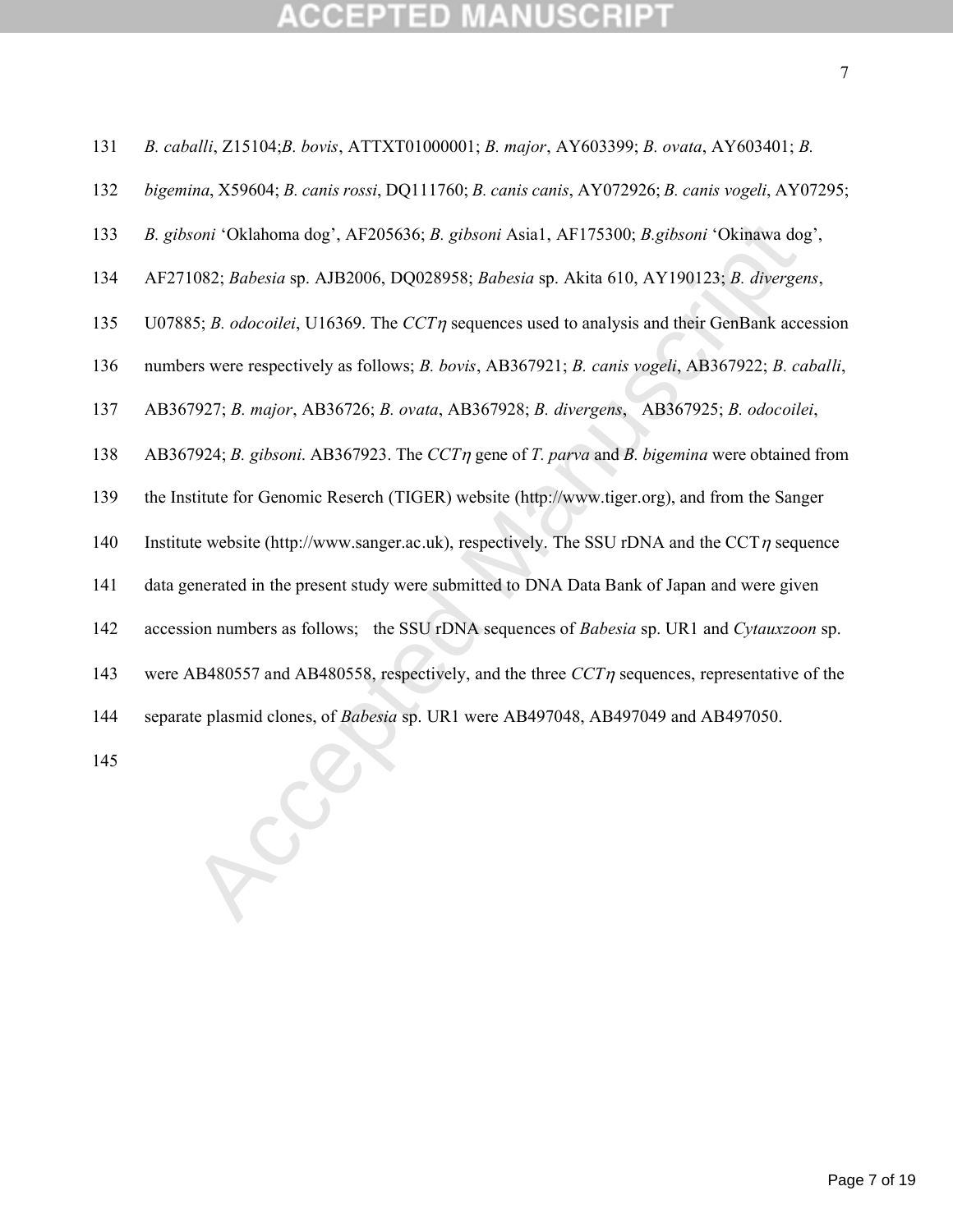#### A **MANUSCRIPT CCEPTED**

### **3. Results**

- *3.1. Molecular identification of parasites*
- 

| 147 |                                                                                                         |
|-----|---------------------------------------------------------------------------------------------------------|
| 148 | From a frozen-stored blood clot of a wild bear cub, two piroplasma specific PCR bands were              |
| 149 | successfully amplified (Fig. 1). PCR amplicons were purified and were cloned into plasmid vectors.      |
| 150 | Cloned DNA sequencing with subsequent alignment on each set of homologous SSU-rDNA                      |
| 151 | sequences allowed us to construct two different consensus sequences corresponding to each of the        |
| 152 | two PCR bands. The two SSU rDNA sequences determined were 1565 bp (GenBank:AB480557) and                |
| 153 | 1709 bp (GenBank:AB480558), respectively. The shorter sequence exhibited a moderate degree of           |
| 154 | sequence similarities with B. gibsoni Asia1 (GenBank:AF175300, 95.9% identity) and with B. canis        |
| 155 | canis (GenBank:AY072926, 94.1% identity). The latter sequence, however, shared only limited             |
| 156 | homologies to the closest known piroplasma species (90.1% and 90.2% of identities with                  |
| 157 | Cytauxzoon felis and Cytauxzoon manul, respectively) . Phylogenetically, one babesial SSU               |
| 158 | rDNA can be regarded as "new" assemblage (designates as <i>Babesia</i> sp. UR1) occupying alone         |
| 159 | branch separate from the dog parasites of $B$ . gibsoni and of $B$ . canis (Fig. 2). The other parasite |
| 160 | branched nearly at the base of the genus Cytauxzoon (provisionally designates as Cytauxzoon sp.)        |
| 161 | (Fig. 2).                                                                                               |
| 162 |                                                                                                         |
| 163 | 3.2. Infection of a single bear cub with three distinct Babesia genotypes                               |

165 Mixed infections of a single mammalian host by multiple strains of the same *Babesia* species are

common in highly endemic area of the parasite infection (Arai et al., 1998). This is potentially of

importance since vector ticks could pick up multiple genotypes that could mate and recombine.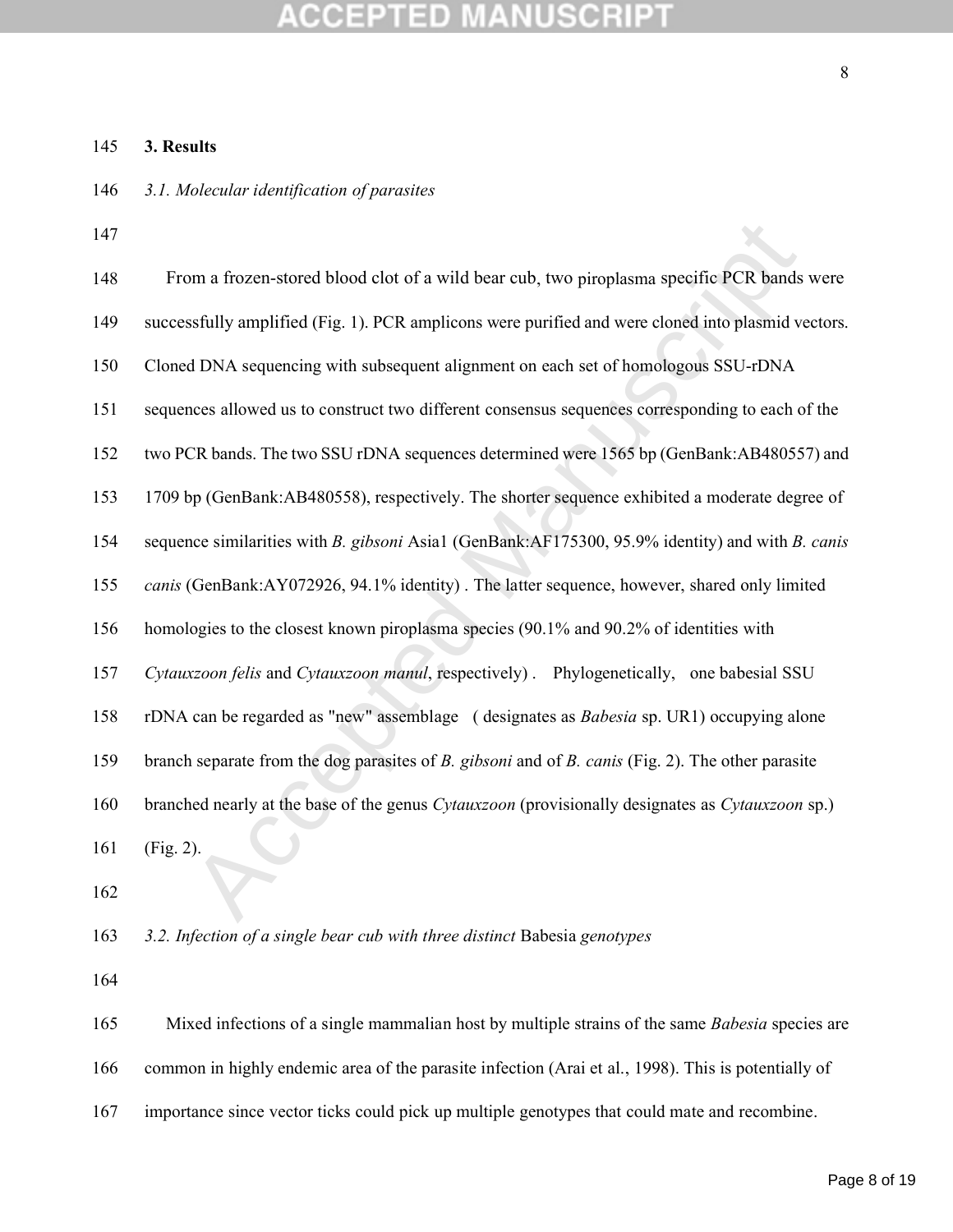## CCEPTED

168 Thus, we carried out another nested PCR to detect  $CCT\eta$  gene this allowing for more precise assignment of genotypes of bear *Babesia* (Nakajima et al., 2009). Of the ten randomly selected plasmid clones, three sequences were present in two or more plasmid clones with identical sequence . Primary sequence comparisons between each pairs of these three sequences recovered only slight 172 differences from 0.3 to 3.4% (1 to 12 sequence alterations in 350 bp). All these three  $CCT\eta$  sequences formed a well-supported single clade distinctly separated from the nearest relative of *B. gibsoni* (Fig. 3), indicating that phylogenetically a single group of babesial parasite () proven at a detectable level by PCR, in triplicate (i.e. one each for the three sequevars), to have multiplied in the bear cub.

R.Compte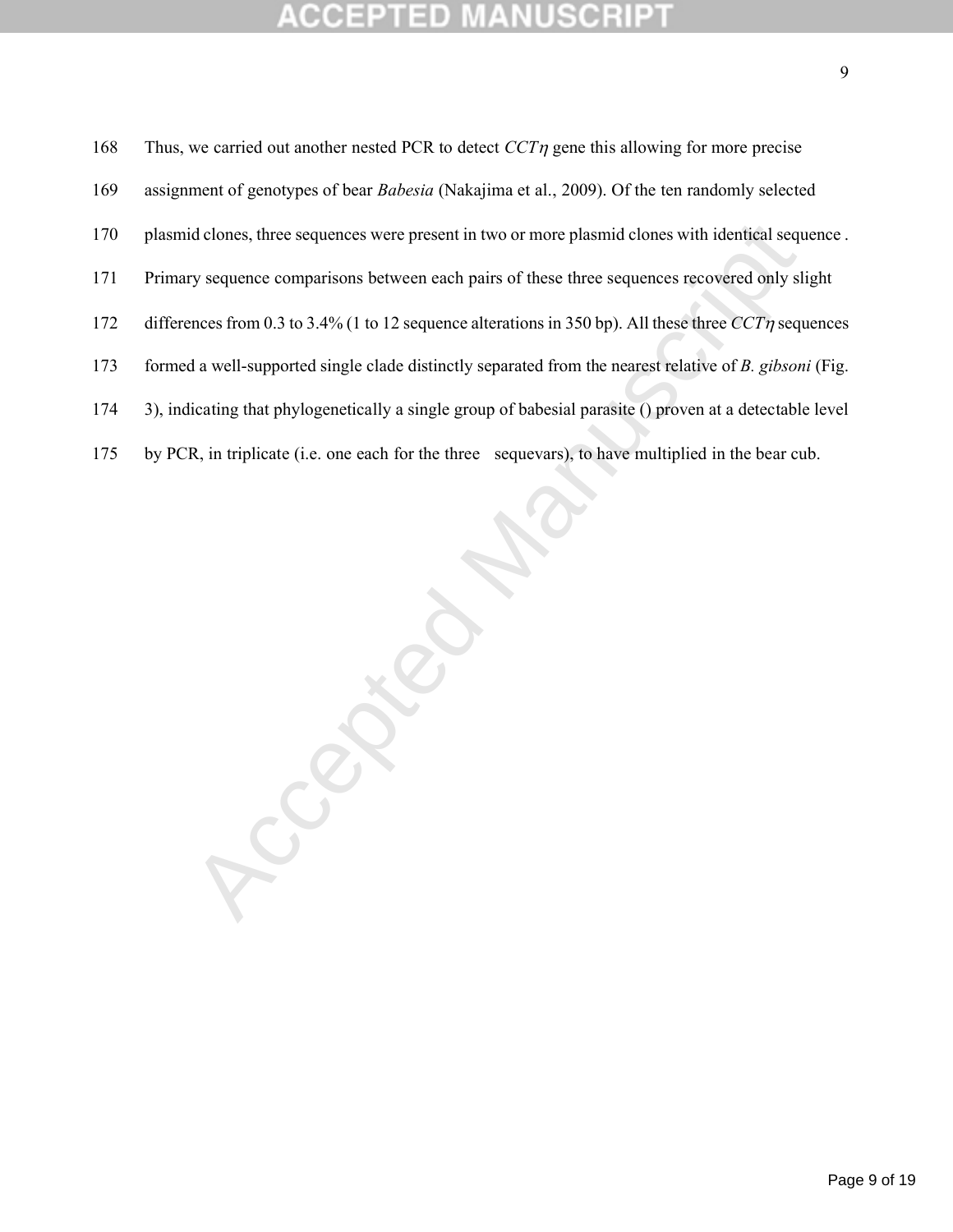### **4. Discussion**

| 177 | Using molecular methodology, we searched for the presence of piroplasma in a frozen-stored blood        |
|-----|---------------------------------------------------------------------------------------------------------|
| 178 | clot of a wild Hokkaido brown bear cub. Two nearly full-length SSU rDNA sequences of 1565 bp            |
| 179 | and 1709 bp, respectively, were determined. Phylogenetically, the shorter DNA sequence was              |
| 180 | allocated to the genus <i>Babesia</i> . Sequence divergences between this parasite and each the closest |
| 181 | published strains in separate clades (4.1% and 5.9% differences to B. gibsoni and to B. canis,          |
| 182 | respectively) were almost equivalent to those seen between pairs of well-recognized species (2.8%       |
| 183 | difference between B. odocoilei and B. divergence). While the other sequence, a deeply branched         |
| 184 | novel phylotype could be assigned in the genus Cytauxzoon (Cytauxzoon sp.), it was clearly different    |
| 185 | from the closest known Cytauxzoon species (90.1% and 90.2% identities with C. felis and C. manul,       |
| 186 | respectively) (Fig. 2). These results indicate that the two yet unnamed piroplasma parasites (Babesia   |
| 187 | sp. UR1 and Cytauxzoon sp.) were infected in our bear cub. To predict whether the bear Babesia          |
| 188 | (Babesia sp. UR1) was endemic in the area where the bear was captured or whether it was detected        |
| 189 | only accidentally, we analyzed this bear infection using $CCT\eta$ gene phylogeny, which would          |
| 190 | enable us to arrive at a more precise characterization of Babeisa parasites. The results provided       |
| 191 | evidence for the presence of multiple Babesia strains within a single phylogenetic group in a single    |
| 192 | bear (Fig. 3), suggesting that <i>Babesia</i> sp. UR1 may have been the endemic species in Hokkaido,    |
| 193 | Japan.                                                                                                  |
| 194 | It is becoming increasingly obvious that protozoan infections particularly in areas where the disease   |
| 195 | is highly endemic frequently contain multiple genotypes of the same parasite species in man and         |
| 196 | animals (Anderson et al., 2000, Arai et al., 1998, Balmer et al., 2008, Bruce et al., 2007, Susomboon   |
| 197 | et al., 2008, Villena et al., 2004). Although the relative importance of the two reproductive           |
| 198 | mechanisms, selfing and out-crossing, can vary within and among parasitic species in different          |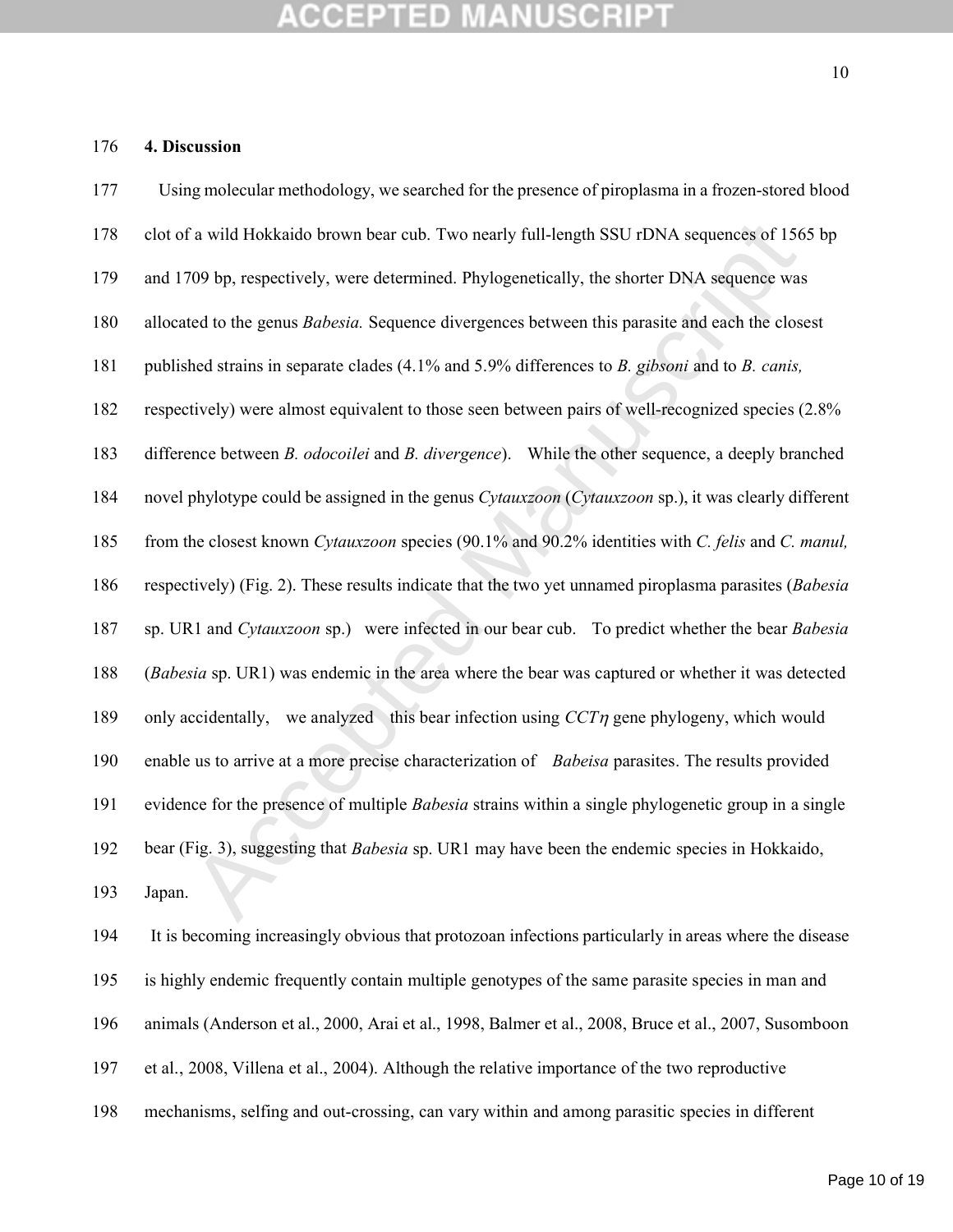g-type bias. Presumably, it would allow the opportunity for recombination among those s<br>and peneficial genetic differences such as, virulence, transmission, immune induction and<br>ance. Concurrent detection of three differe regions and epidemiological settings (Annan et al., 2007, Mzilahowa et al., 2007, Mzilahowa et al., 2007), co-existence of multiple genotypes can, theoretically, be an advantage of parasites with mating-type bias. Presumably, it would allow the opportunity for recombination among those strains carrying beneficial genetic differences such as, virulence, transmission, immune induction and drug 203 resistance. Concurrent detection of three different sequevars that grouped with  $CCT\eta$  gene (*CCT*-genotypes) in the same monophyletic clade seems to be noteworthy, when taking into account the parasites were recovered from a single bear cub. Evidence for the co-existence of three 206 different *CCT* $\eta$ -genotypes of *Babesia* sp. UR1 within a single host, equivalent to a triplicate proof of successful proliferation of a single species of parasite () in the brown bear (parasite must have 208 multiplied more than  $2x10^6$  times in this 5.6 kg cub which have  $2x10^{12}$  RBCs if the PCR-detection 209 limit is set at 10<sup>-6</sup>), indicates that brown bears are quite susceptible to infection with this *Babesia*  species. However, identification of piroplasma growth in bears does not distinguish whether bears are accidental or reservoir hosts and, thus, further studies are needed before reaching a conclusion. A heavy tick infestation (around 50 ticks) on the cub was noted by a veterinarian, which might have occurred during the period from April to May, corresponding to the period from when the bear emerged from hibernation to the day the cub was captured. We were given the opportunity to examine 11 frozen-stored ticks (five *Ixodes* and six *Haemaphysalis* ticks) by nested PCR using the above protocol and we successfully generated one consensus SSU rDNA sequence from a single *Ixodes ovatus* tick (data not shown). The sequence of 1709 bp was identical to the *Cytauxzoon* sp. that generated from the bear cub, suggesting that *I. ovatus* seems to be a possible candidate for the vector of this new bear *Cytauxzoon* sp*.* However, presence of parasite DNA in ticks does not prove the ability of arthropods to maintain and transmit parasites or confer epidemiologic importance, thus, the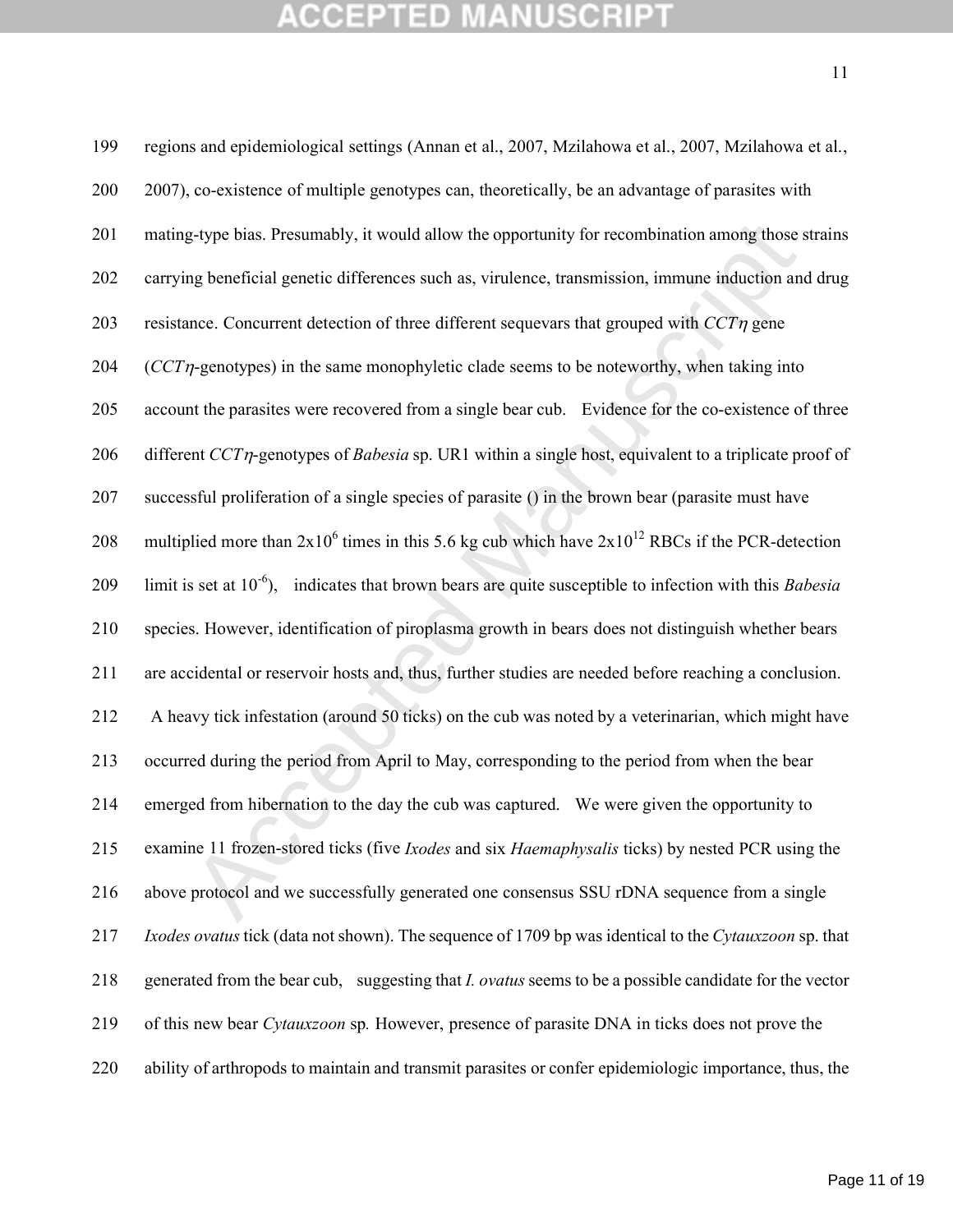| 221 | vector competence of this and other tick species for this newly detected bear parasites, Babesia sp.   |
|-----|--------------------------------------------------------------------------------------------------------|
| 222 | UR1 and Cytauxzoon sp., requires further examination.                                                  |
| 223 | Piroplasms of wild animals appear to be incidental findings unrelated to disease excepting those fatal |
| 224 | cases where conditions exist that reduce the host resistance following a change of environment and     |
| 225 | close confinement (Penzhorn, 2006). In the case of our bear cub found separated from his mother and    |
| 226 | exhausted, the anemia recorded by a veterinarian was conceivably caused not from the heavy tick        |
| 227 | infestation alone but from the piroplasma infection aggravated by stress factors. Additional           |
| 228 | epidemiological and experimental studies are needed to further clarify the clinical manifestations of  |
| 229 | the two newly identified two bear parasites, Babesia sp. UR1 and Cytauxzoon sp., though                |
| 230 | examination of such wild animals and, isolation and propagation of bear piroplasms of solid host       |
| 231 | specificity will be challenging.                                                                       |
|     |                                                                                                        |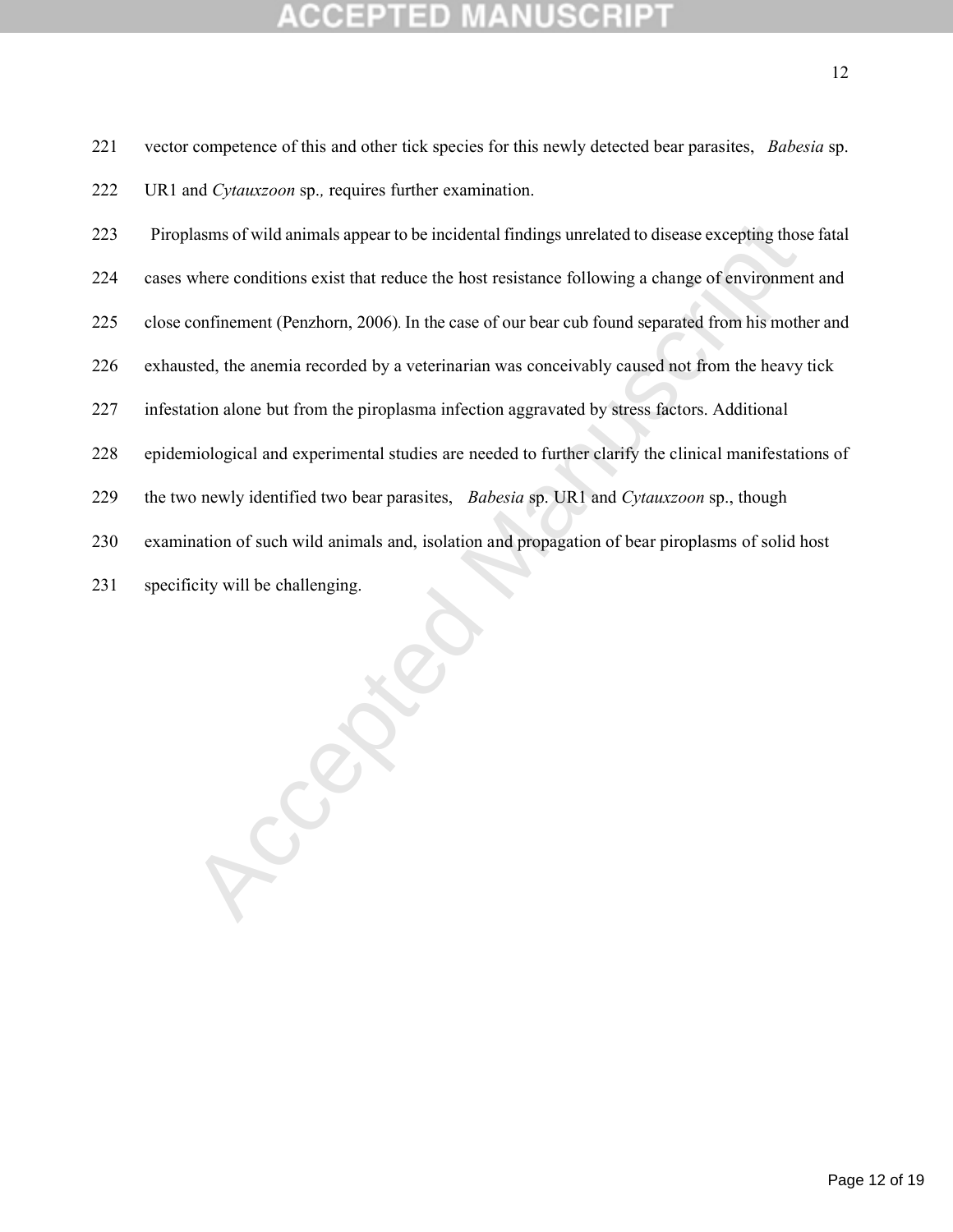#### **IUSCR** COEPTED

- This work was supported in part by Grants-in-Aid from the Ministry of Education, Science and
- Culture of Japan, by Health Science Grants for Research on Emerging and Re-emerging Infectious
- Diseases from the Ministry of Health, Labor and Welfare of Japan, and by Gakujutsu Frontier
- Cooperative Research and High Technological Research Centers at Rakuno-Gakuen University. We
- wish to thank Dr. Danny H.-Kauffmann Jokl, Department of Ophthalmology, Columbia University,
- College of Physicians and Surgeons, New York, New York, 10032, U.S.A for valuable discussions.

Cccepted Manuscript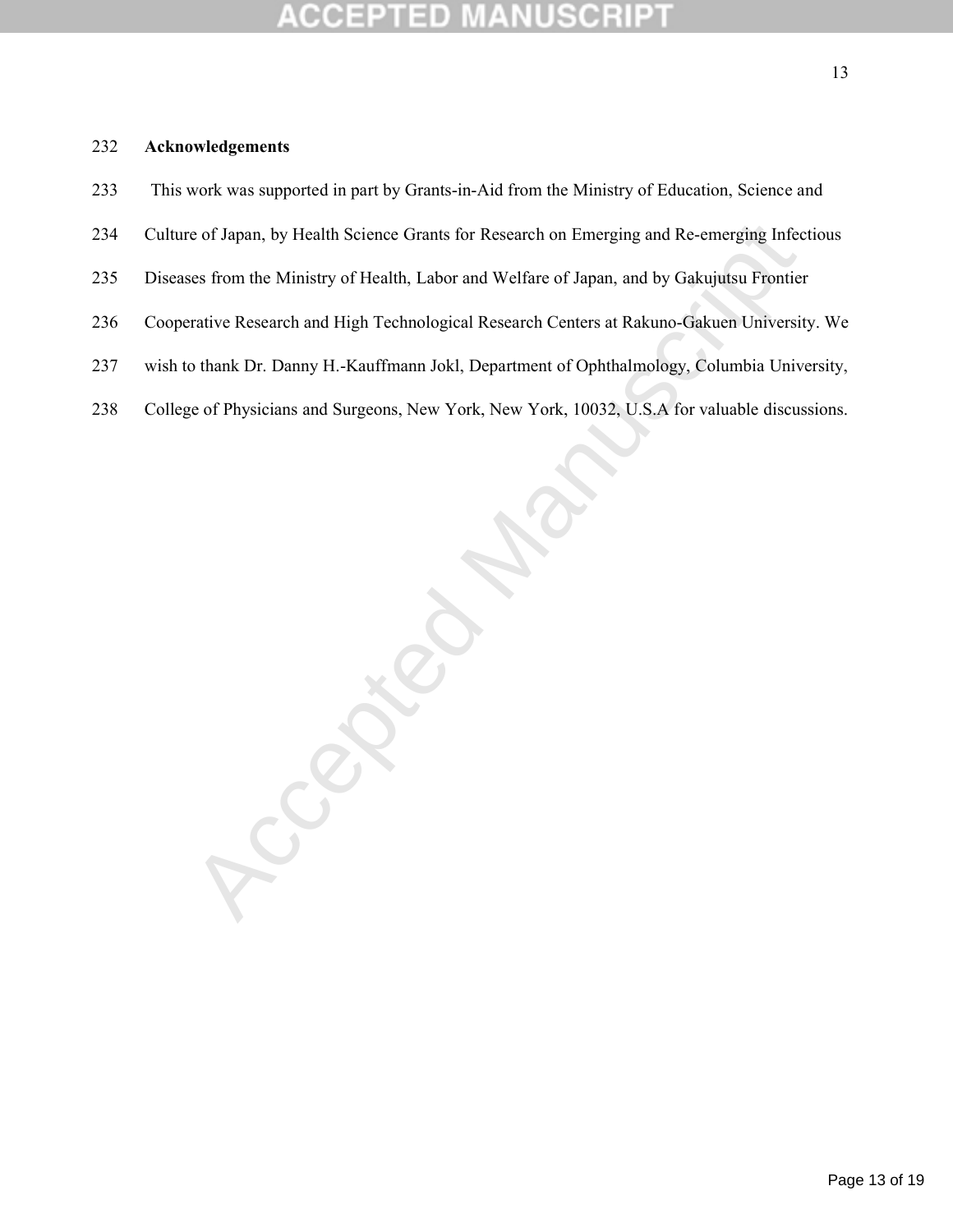### **References**

| 240 |                                                                                                       |
|-----|-------------------------------------------------------------------------------------------------------|
| 241 | Anderson, T.J., Haubold, B., Williams, J.T., Estrada-Franco, J.G., Richardson, L., Mollinedo, R.,     |
| 242 | Bockarie, M., Mokili, J., Mharakurwa, S., French, N., Whitworth, J., Velez, I.D., Brockman,           |
| 243 | A.H., Nosten, F., Ferreira, M.U., Day, K.P., 2000, Microsatellite markers reveal a spectrum of        |
| 244 | population structures in the malaria parasite Plasmodium falciparum. Mol Biol Evol 17,                |
| 245 | 1467-1482.                                                                                            |
| 246 | Annan, Z., Durand, P., Ayala, F.J., Arnathau, C., Awono-Ambene, P., Simard, F., Razakandrainibe,      |
| 247 | F.G., Koella, J.C., Fontenille, D., Renaud, F., 2007, Population genetic structure of                 |
| 248 | Plasmodium falciparum in the two main African vectors, Anopheles gambiae and Anopheles                |
| 249 | funestus. Proc Natl Acad Sci U S A 104, 7987-7992.                                                    |
| 250 | Arai, S., Tsuji, M., Kim, S.J., Nakada, K., Kirisawa, R., Ohta, M., Ishihara, C., 1998, Antigenic and |
| 251 | genetic diversities of Babesia ovata in persistently infected cattle. J Vet Med Sci 60,               |
| 252 | 1321-1327.                                                                                            |
| 253 | Balmer, O., Caccone, A., 2008, Multiple-strain infections of Trypanosoma brucei across Africa. Acta   |
| 254 | Trop 107, 275-279.                                                                                    |
| 255 | Beser, J., Hagblom, P., Fernandez, V., 2007, Frequent in vitro recombination in internal transcribed  |
| 256 | spacers 1 and 2 during genotyping of <i>Pneumocystis jirovecii</i> . J Clin Microbiol 45, 881-886.    |
| 257 | Bruce, M.C., Macheso, A., Galinski, M.R., Barnwell, J.W., 2007, Characterization and application of   |
| 258 | multiple genetic markers for <i>Plasmodium malariae</i> . Parasitology 134, 637-650.                  |
| 259 | Day, K.P., Koella, J.C., Nee, S., Gupta, S., Read, A.F., 1992, Population genetics and dynamics of    |
| 260 | Plasmodium falciparum: an ecological view. Parasitology 104 Suppl, S35-52.                            |
| 261 | Homer, M.J., Aguilar-Delfin, I., Telford, S.R., 3rd, Krause, P.J., Persing, D.H., 2000, Babesiosis.   |
| 262 | Clin Microbiol Rev 13, 451-469.                                                                       |
| 263 | Kawabuchi, T., Tsuji, M., Sado, A., Matoba, Y., Asakawa, M., Ishihara, C., 2005, Babesia              |
| 264 | microti-like parasites detected in feral raccoons (Procyon lotor) captured in Hokkaido, Japan.        |
| 265 | J Vet Med Sci 67, 825-827.                                                                            |
| 266 | Mzilahowa, T., McCall, P.J., Hastings, I.M., 2007, "Sexual" population structure and genetics of the  |
| 267 | malaria agent P. falciparum. PLoS ONE 2, e613.                                                        |
| 268 | Nakajima, R., Tsuji, M., Oda, K., Zamoto-Niikura, A., Wei, Q., Kawabuchi-Kurata, T., Nishida, A.,     |
| 269 | Ishihara, C., 2009, Babesia microti-group parasites compared phylogenetically by complete             |
| 270 | sequencing of the CCTeta gene in 36 isolates. J Vet Med Sci 71, 55-68.                                |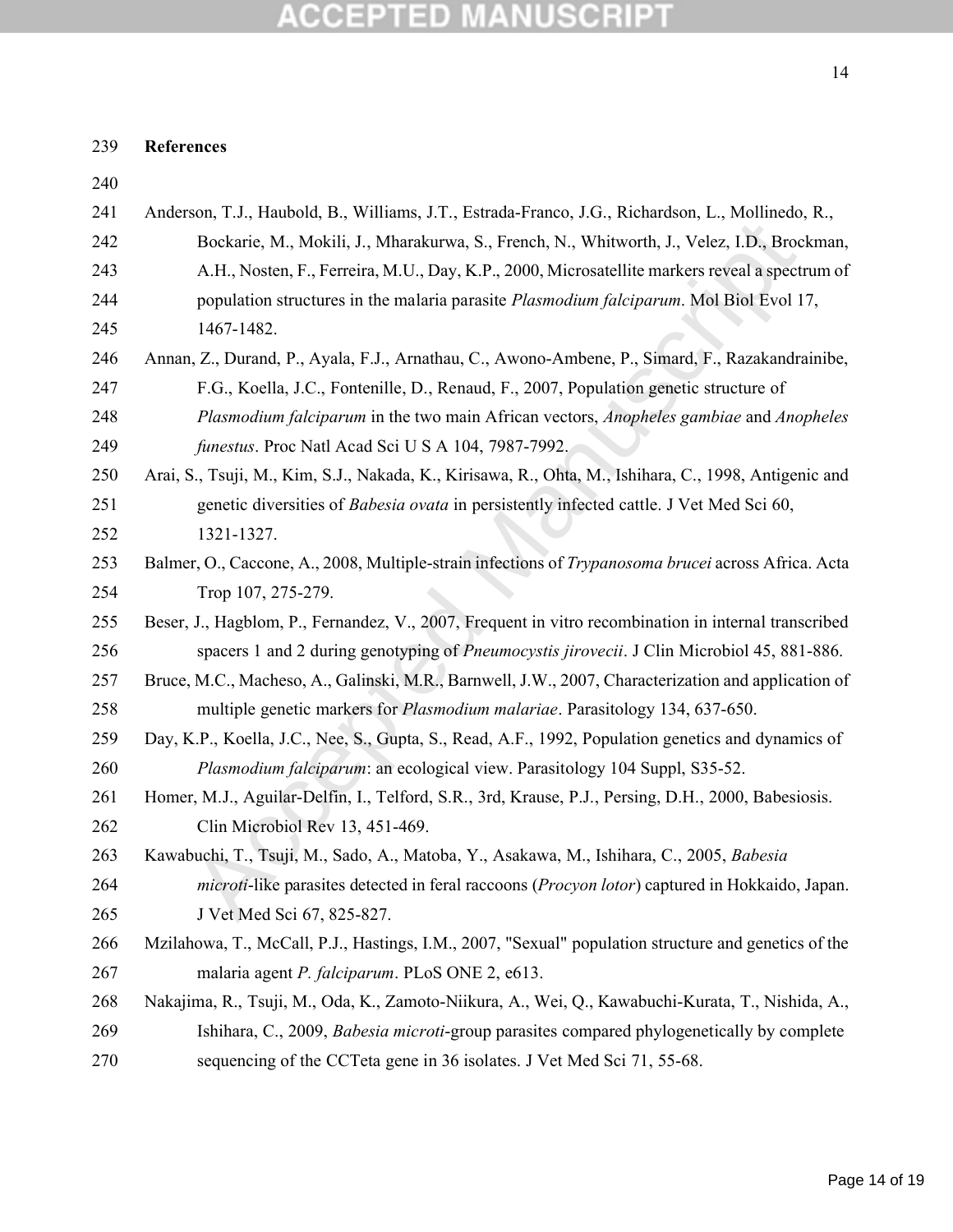| 271 | Nishisaka, M., Yokoyama, N., Xuan, X., Inoue, N., Nagasawa, H., Fujisaki, K., Mikami, T., Igarashi,    |
|-----|--------------------------------------------------------------------------------------------------------|
| 272 | I., 2001, Characterisation of the gene encoding a protective antigen from Babesia microti              |
| 273 | identified it as eta subunit of chaperonin containing T-complex protein 1. Int J Parasitol 31,         |
| 274 | 1673-1679.                                                                                             |
| 275 | Penzhorn, B.L., 2006, Babesiosis of wild carnivores and ungulates. Vet Parasitol 138, 11-21.           |
| 276 | Razakandrainibe, F.G., Durand, P., Koella, J.C., De Meeus, T., Rousset, F., Ayala, F.J., Renaud, F.,   |
| 277 | 2005, "Clonal" population structure of the malaria agent Plasmodium falciparum in                      |
| 278 | high-infection regions. Proc Natl Acad Sci U S A 102, 17388-17393.                                     |
| 279 | Speksnijder, A.G., Kowalchuk, G.A., De Jong, S., Kline, E., Stephen, J.R., Laanbroek, H.J., 2001,      |
| 280 | Microvariation artifacts introduced by PCR and cloning of closely related 16S rRNA gene                |
| 281 | sequences. Appl Environ Microbiol 67, 469-472.                                                         |
| 282 | Stiles, C.W., Baker, C.E., 1935, Key-catalogue of parasites reported for Carnivora (cats, dogs, bears, |
| 283 | etc.) with their possible public health importance. U. S. Natt. Inst. Health Bull. 163, 913-1223.      |
| 284 | Susomboon, P., Iwagami, M., Tangpukdee, N., Krusood, S., Looareesuwan, S., Kano, S., 2008,             |
| 285 | Differences in genetic population structures of <i>Plasmodium falciparum</i> isolates from patients    |
| 286 | along Thai-Myanmar border with severe or uncomplicated malaria. Malar J 7, 212.                        |
| 287 | Villena, I., Marle, M., Darde, M.L., Pinon, J.M., Aubert, D., 2004, Toxoplasma strain type and         |
| 288 | human disease: risk of bias during parasite isolation? Trends Parasitol 20, 160-162;                   |
| 289 | discussion 162-163.                                                                                    |
| 290 | Zamoto, A., Tsuji, M., Wei, Q., Cho, S.H., Shin, E.H., Kim, T.S., Leonova, G.N., Hagiwara, K.,         |
| 291 | Asakawa, M., Kariwa, H., Takashima, I., Ishihara, C., 2004, Epizootiologic survey for                  |
| 292 | Babesia microti among small wild mammals in northeastern Eurasia and a geographic                      |
| 293 | diversity in the beta-tubulin gene sequences. J Vet Med Sci 66, 785-792.                               |
| 294 |                                                                                                        |
| 295 |                                                                                                        |
| 296 |                                                                                                        |
|     |                                                                                                        |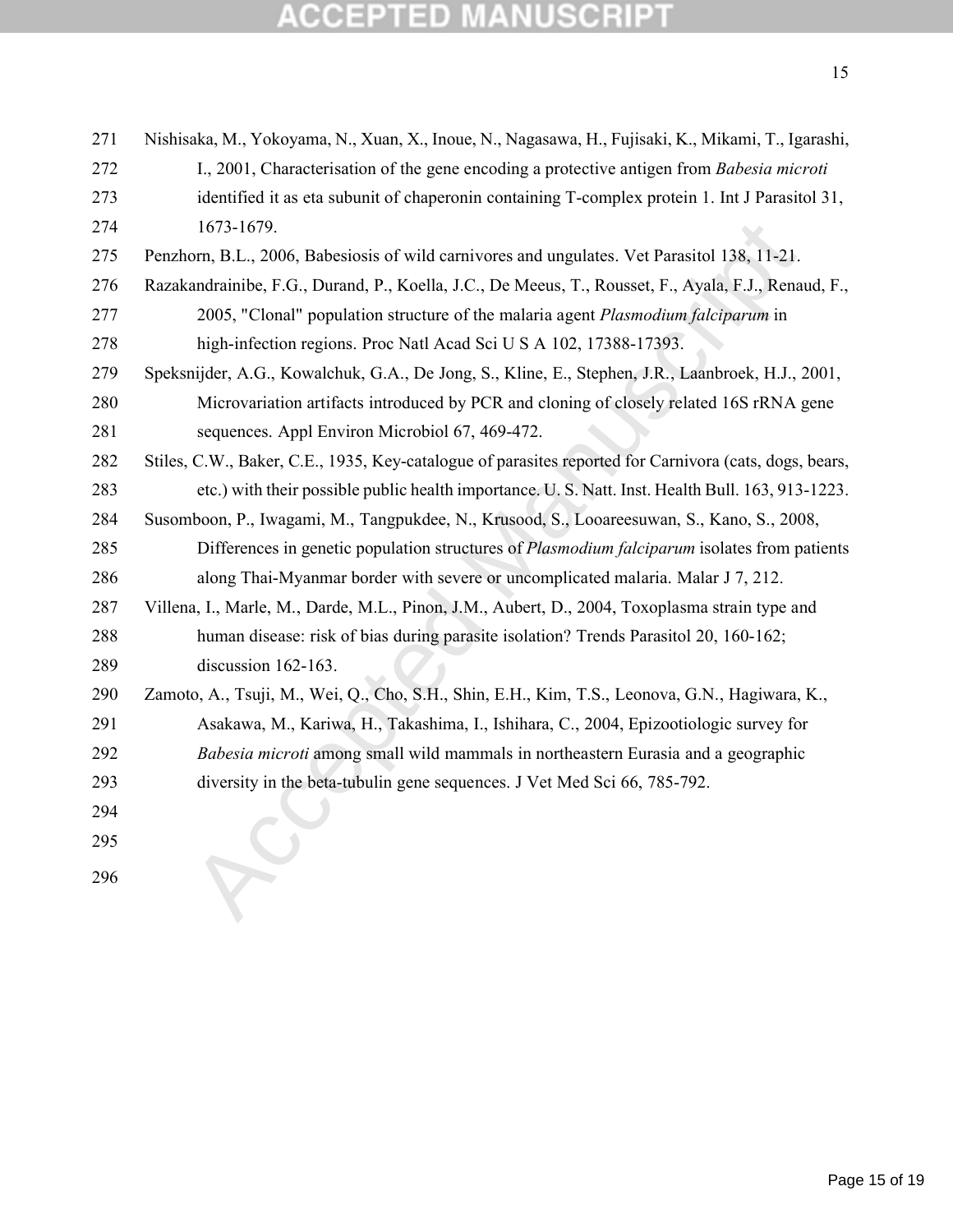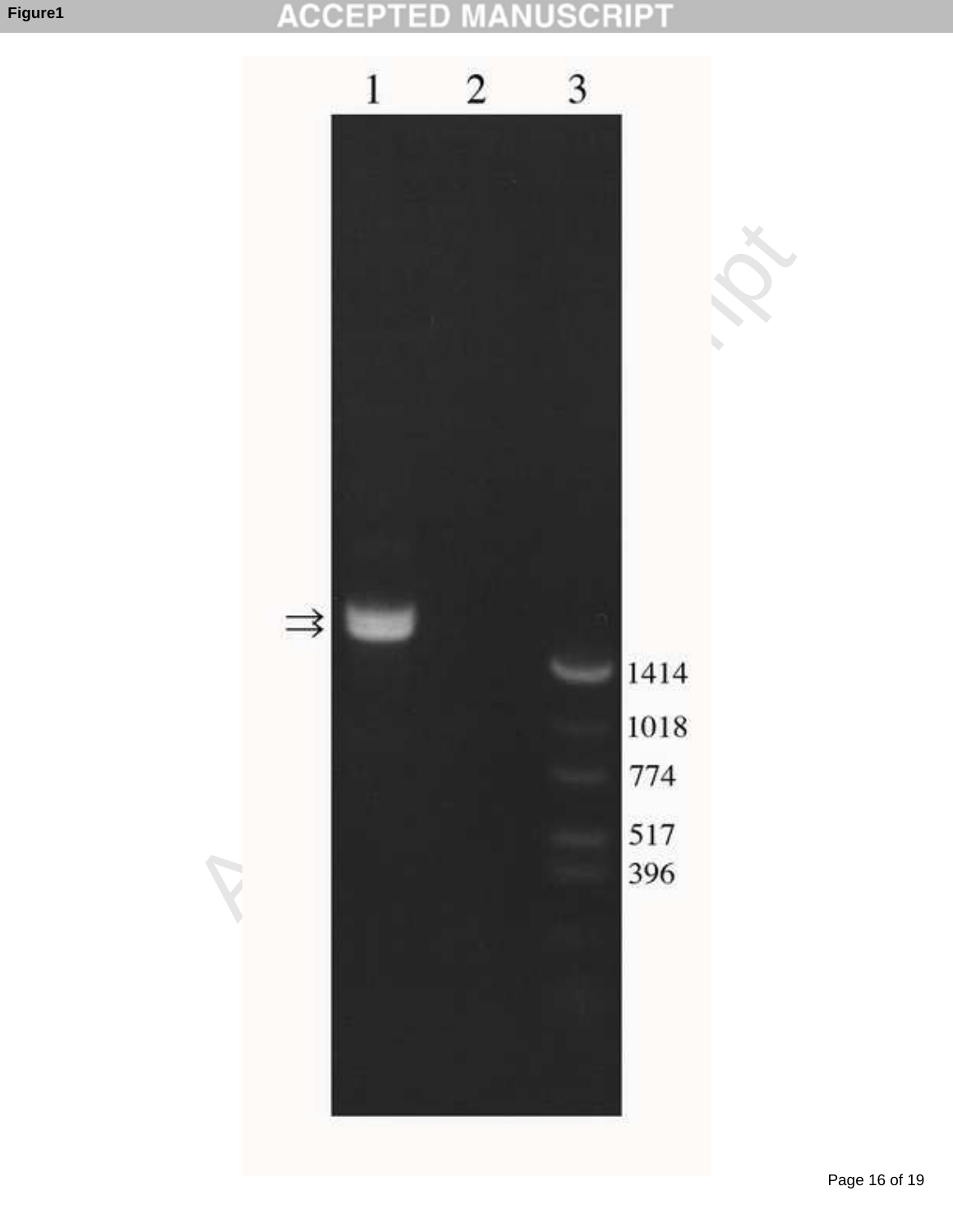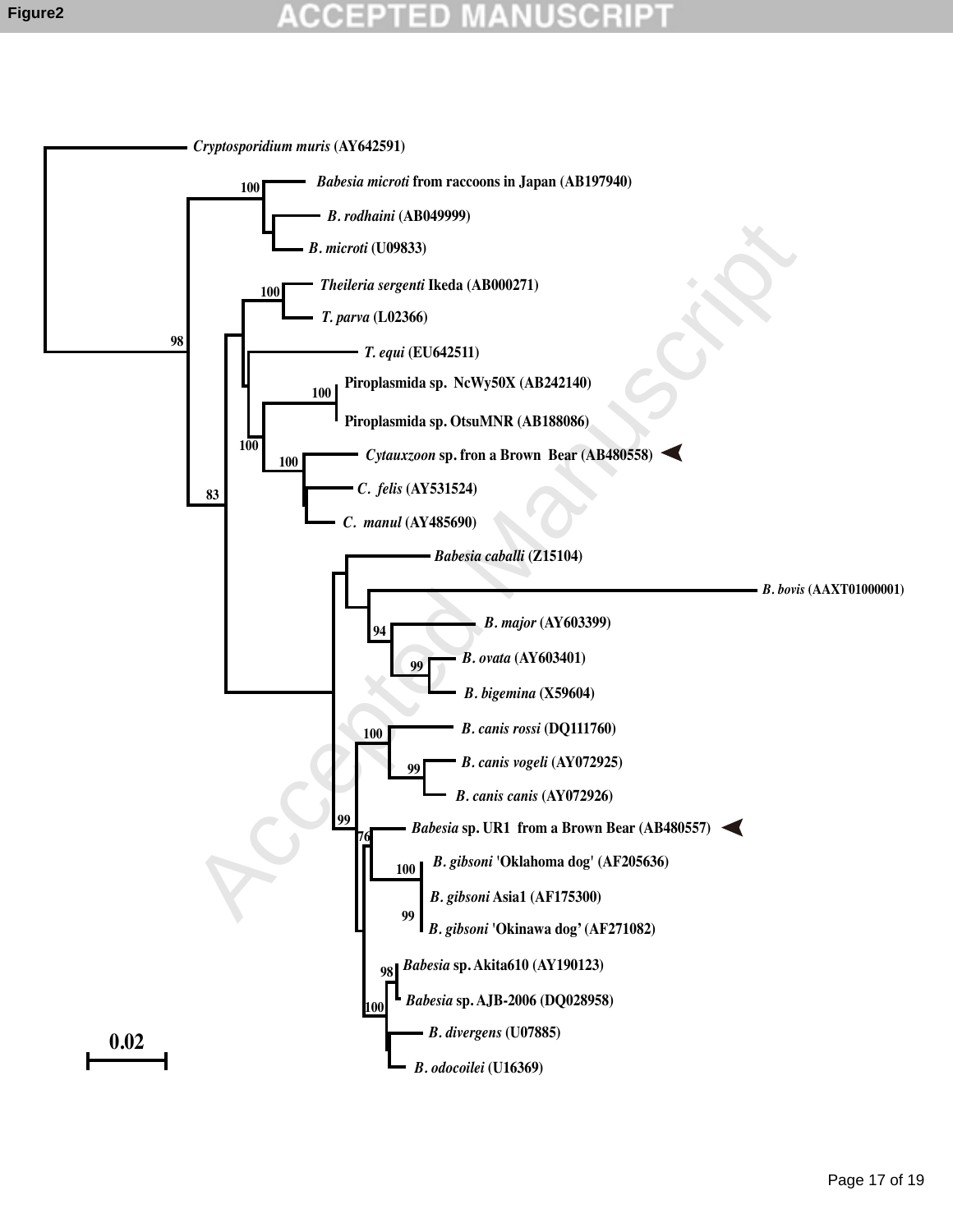